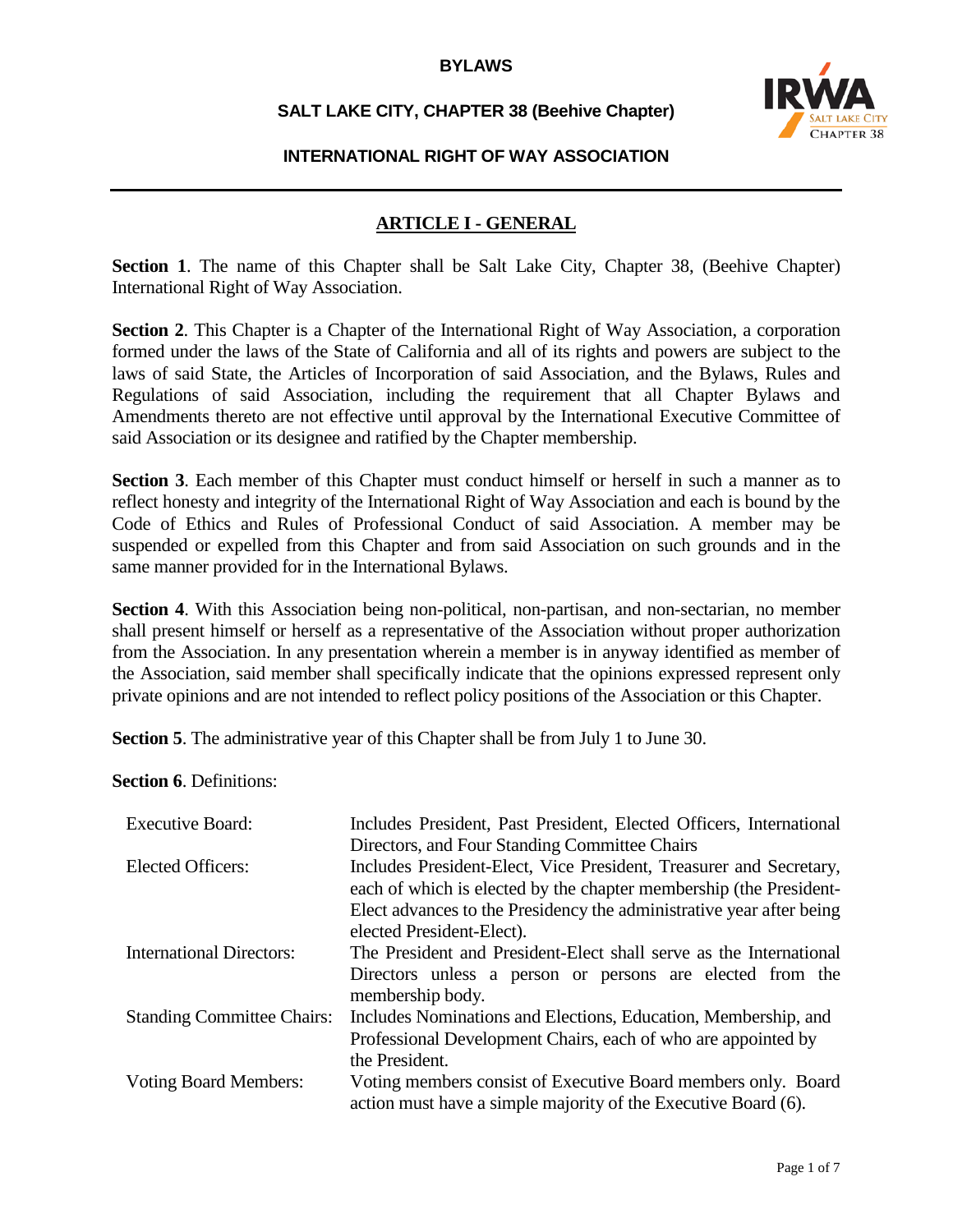### **SALT LAKE CITY, CHAPTER 38 (Beehive Chapter)**



#### **INTERNATIONAL RIGHT OF WAY ASSOCIATION**

#### **ARTICLE II - MEMBERSHIP**

The classes of membership in this Chapter and the requirements for such membership shall be those established in the International Bylaws of the International Right of Way Association, set out in Article III, Section 3.

### **ARTICLE III - MEETINGS**

**Section 1.** Regular meetings of this Chapter shall be held at the time and place designated by the Chapter President. A meeting of the Chapter membership shall be held at a minimum of once each fiscal year, in addition to the annual meeting of members addressed in Article III, Section 2 of the International Bylaws of the International Right of Way Association. A scheduled regular meeting, except for the annual meeting, may be postponed by the President with the concurrence of a majority of the Chapter Executive Board.

**Section 2.** An annual meeting of the members of this Chapter shall be held prior to the fifteenth day of the second to last month of each administrative year (May). Annual reports of all officers and committees are to be presented at that time. Chapter officers, including International Directors, for the coming year shall be elected at said meeting, and such other business as may be presented may be conducted. Seven active members or ten percent (10%) of the active membership of the Chapter, whichever is larger, shall constitute a quorum for the annual meeting.

**Section 3.** Special meetings may be called at any time by the Chapter President. Special meetings shall also be called by the Chapter President upon receipt of a written or electronically transmitted request of four members of the Chapter Executive Board or ten active members of the Chapter.

**Section 4**. Notice of all meetings shall be given to the active members of the Chapter in writing, via electronically transmitted communications, or by telephone at least five days prior to such meeting.

**Section 5**. Regular Chapter Executive Board meetings shall be held at the time and place designated by the Chapter President. Chapter Executive Board meetings shall be held at a minimum of once each quarter or four times per fiscal year. The Chapter Executive Board shall consist of the President, Past President, Elected Officers, International Directors and the four standing Committee Chairs, each of whom shall have one vote.

**Section 6.** Guests (member or non-member) may attend Chapter Executive Board meetings and speak but with no vote.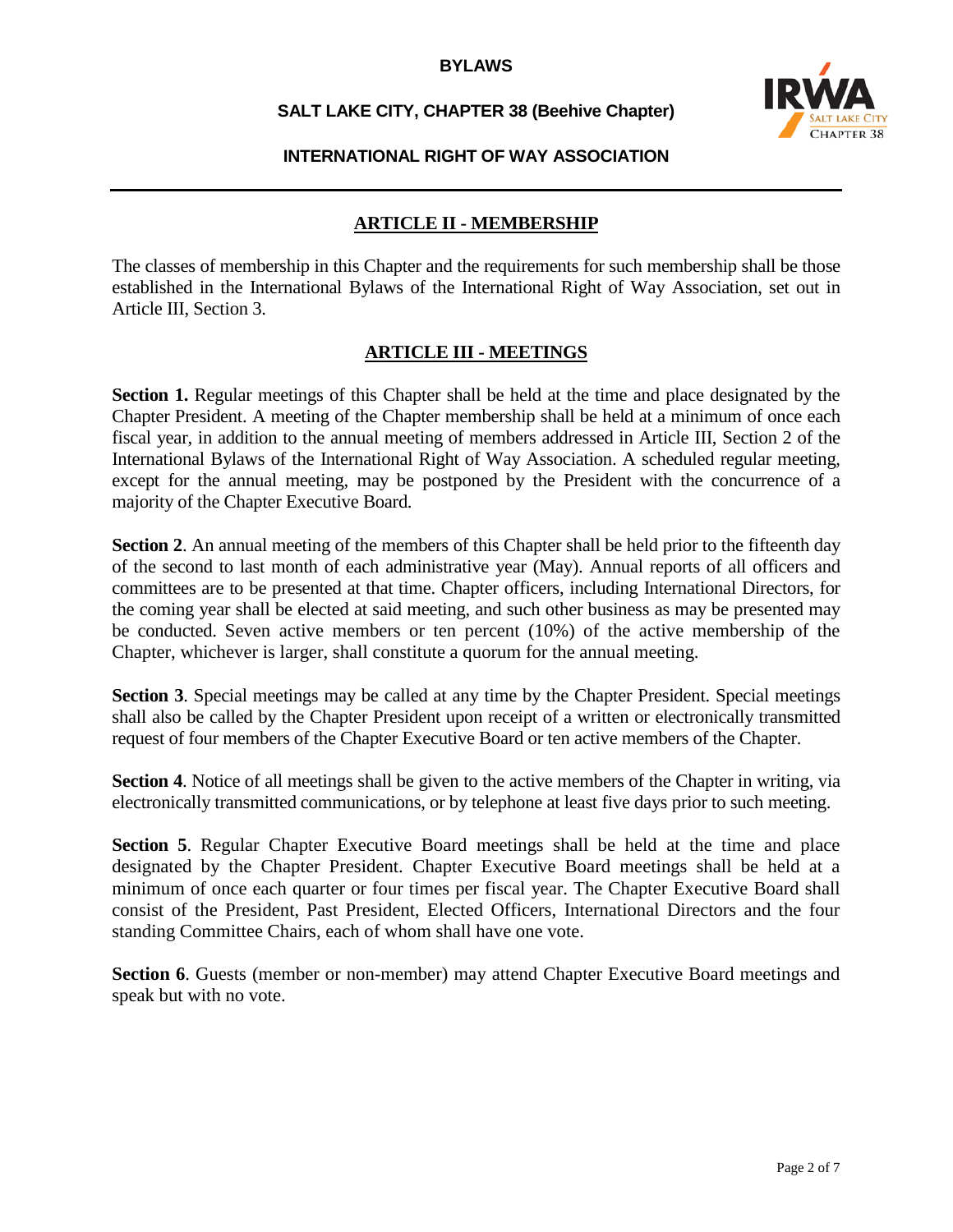# **SALT LAKE CITY, CHAPTER 38 (Beehive Chapter)**



### **INTERNATIONAL RIGHT OF WAY ASSOCIATION**

## **ARTICLE IV - OFFICERS**

**Section 1**. The officers of this Chapter shall consist of a President, Past-President, President-Elect, Vice President, Secretary, and Treasurer together with such officers as may be appointed by the President with the concurrence of the Chapter Executive Board.

In addition to the officers listed above, there shall be elected each year from the active membership of the Chapter two members to serve as a member of the International Board of Directors of the International Right of Way Association.

**Section 2.** Except for officers appointed by the President as provided in Section 1 of this Article, all officers shall be elected by ballot from the active membership of this Chapter. The officers so elected and appointed shall serve for the entire administrative year.

**Section 3.** If the office of International Director shall be vacant, the Chapter president shall, appoint an International Director with the concurrence of the Chapter Executive Board to fill the remaining term.

If the office of the Chapter President shall become vacant, the President Elect shall immediately succeed to the duties and office of President. If the office of President-Elect shall become vacant, the Vice President shall immediately succeed to the duties and office of President Elect. In the event of a vacancy in any other office except the offices of President Elect, Vice President, or International Director, said office shall be filled by the President from the active members of the Chapter with the concurrence of the Chapter Executive Board.

**Section 4.** No officer may be re-elected to the same office until two years have elapsed following the end of the term to which elected, provided, however, that this limitation shall not apply to the office of International Director, Treasurer or Secretary who may be able to serve for two consecutive years.

**Section 5.** Officers of the Chapter Executive Board may be removed from office, upon any of the following grounds

- A. They cease to be members in good standing of the Chapter that elected them.
- B. They are suspended or expelled from membership in the Association.
- C. They are removed by a two-thirds vote of the voting officers present at a meeting of the Executive Board for failing or refusing to properly perform the duties of the office.
- D. Any other reason authorized by the Articles of Incorporation or the Bylaws of this Association, or by law.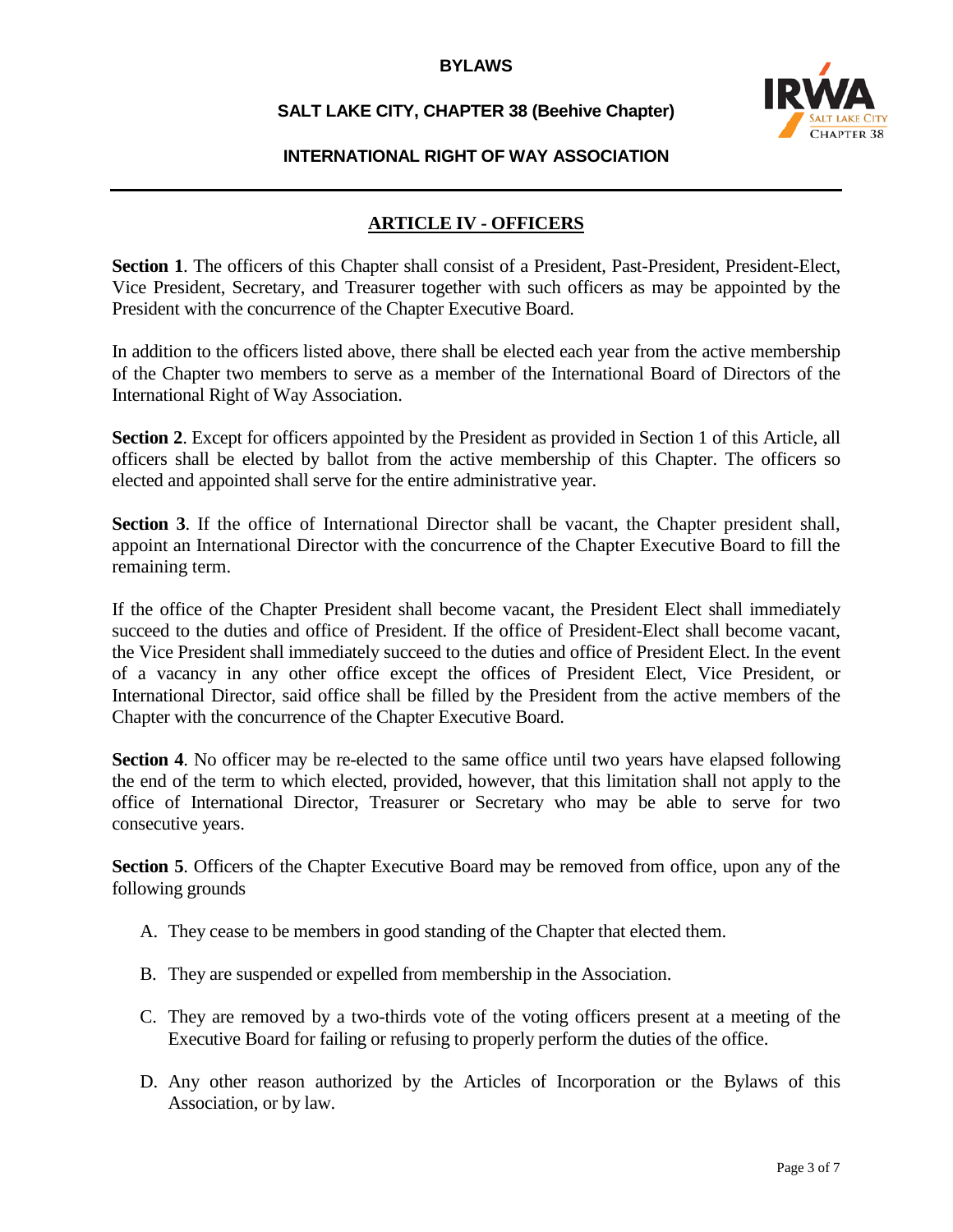## **SALT LAKE CITY, CHAPTER 38 (Beehive Chapter)**



### **INTERNATIONAL RIGHT OF WAY ASSOCIATION**

Section 6. Officers of the Chapter Executive Board shall perform duties as herein set forth:

- A. **International Directors**. The International Directors shall act as liaison between the International and Chapter structures of the Association working in cooperation with the Regional Chair and Vice Chair. They shall inform the Chapter Executive Board of actions and activities occurring at meetings of the International Board of Directors and of other such matters as may come to their attention.
- B. **President**. The President shall be the Chief Executive Officer of the Chapter and ex-officio member of all committees and shall, subject to the control of the Chapter Executive Board, have general supervision, direction, and control of the business and officers of the Chapter. The President shall preside at all meetings of the Chapter and of the Chapter Executive Board, and shall have the general powers and duties usually vested in the office of President, and such other powers and duties as may be prescribed by the Bylaws of the Association, this Chapter or the Chapter Executive Board.
- C. **President Elect**. The President Elect shall have the general powers and duties of a President Elect; shall act as President in the case of the absence or disability of the President; shall advise and assist the President when called on to do so, and shall perform such other duties as may be required by the Chapter Executive Board. In case the office of President becomes vacant, the President Elect shall become President.
- D. **Vice President.** The Vice President shall have the general powers and duties of a President or President Elect; shall act as President in the case of the absence or disability of the President and President Elect; or shall advise and assist the President and President Elect when called on to do so, and shall perform such other duties as may be required by the Chapter Executive Board.
- E. **Secretary**. The Secretary shall keep a book of minutes of all of the meetings of the Chapter and the Chapter Executive Board, shall carry on all correspondence of the Chapter and shall perform such duties as may be required by the Chapter Executive Board.
- F. **Treasurer**. The Treasurer shall receive all funds of the Chapter and keep a proper record thereof, shall deposit them in a convenient responsible bank, and shall disburse them only upon receipt of proper authority from the Chapter Executive Board. The Treasurer shall provide financial reports as required by IRWA Headquarters. The Treasurer shall perform such other duties as are delegated to that officer by the Chapter Executive Board.

## **ARTICLE V – CHAPTER EXECUTIVE BOARD AND COMMITTEES**

Section 1. Chapter Executive Board. The elected Chapter officers (per Article IV, Section 6), President, Past President, Elected Officers, and the appointed Committee Chairpersons of the four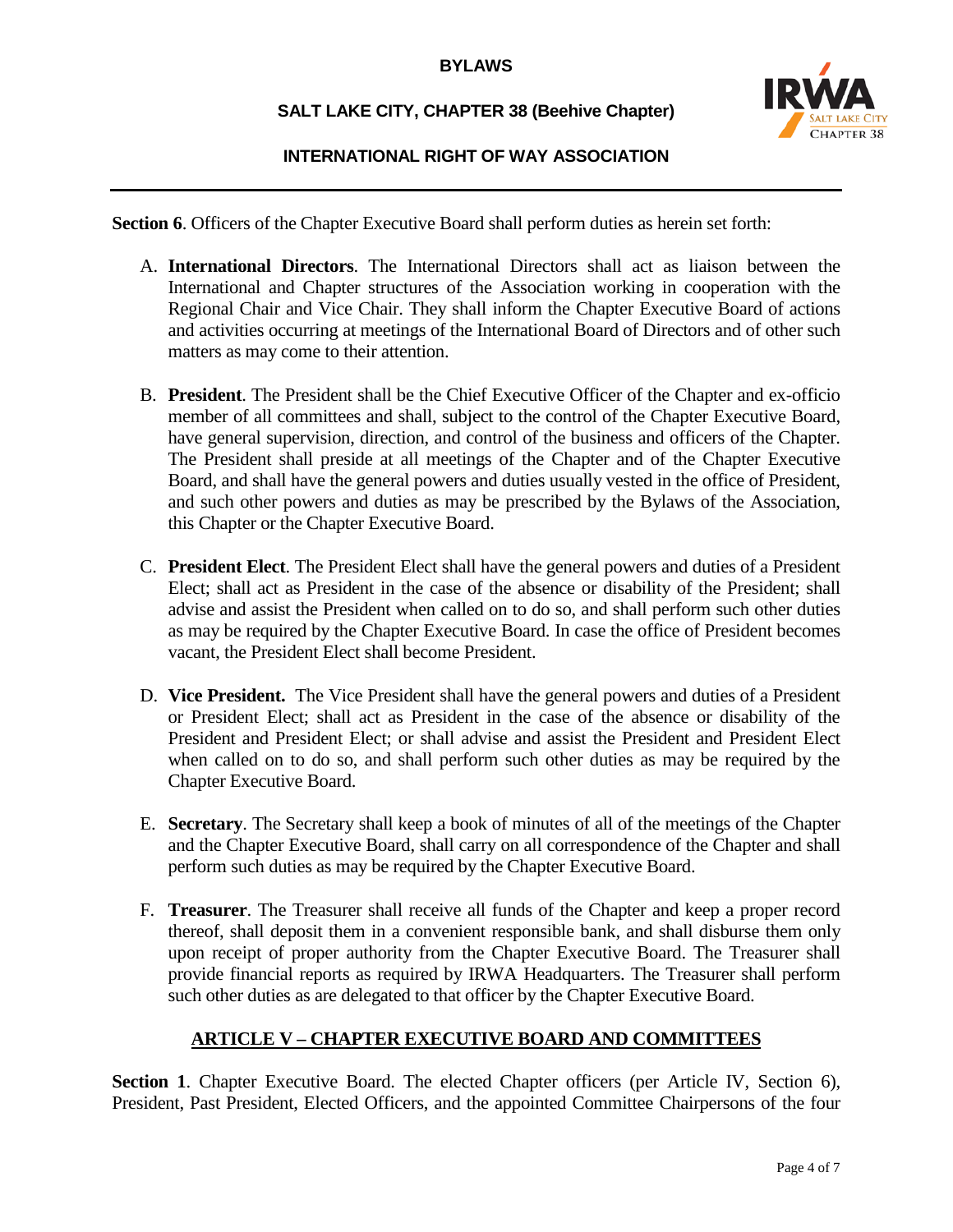## **SALT LAKE CITY, CHAPTER 38 (Beehive Chapter)**



### **INTERNATIONAL RIGHT OF WAY ASSOCIATION**

standing committees and the International Directors shall constitute the Chapter Executive Board of this Chapter. The Chapter Executive Board shall have the power and duty to conduct and direct all business and affairs of the Chapter.

Section 2. There shall be in this Chapter, certain committees as provided in this Article. Unless specifically provided otherwise herein, the Chairperson of each committee shall be appointed by the President immediately after taking office. They shall be appointed from the active members of the Chapter to serve at the pleasure of the President. The President, or in case of the disability or absence of the President, the President Elect, shall be an ex-officio member of each standing committee.

The Chairperson of each standing committee shall select from the active members to serve as a committee member at the pleasure of the Chairperson. Each committee member shall serve for a one-year term and may serve on multiple committees.

The Chairperson of each standing committee may not serve more than two-consecutive one-year terms as chair of the same committee, and must have a two-year hiatus before serving again as chair of same committee. This does not restrict members from serving on committee during hiatus.

The following standing committees shall be:

- A. **Committee on Nominations and Elections.** This committee shall present and recommend a slate of officers to the membership for their consideration no later than the ninth month of the administrative year.
- B. **Professional Development Committee.** The Chairperson of said Chapter Professional Development Committee (PDC) must have attained the designation of Senior Right of Way Professional (SR/WA) through the International Right of Way Association. The other members of the PDC, if not designated as a SR/WA, may be a SR/WA Candidate or possess an IRWA Discipline Certification whenever possible.
- C. **Education Committee.** The principal duties of the Education Committee shall be to plan, promote and implement formal IRWA educational programs as directed by the Chapter Executive Board
- D. **Membership Committee.** The principal duties of the Membership Committee shall be to evaluate, implement and promote the benefits of membership in the IRWA.

**Section 3**. There may be such other Non-voting standing or ad hoc committees as the Chapter Executive Board shall from time to time determine to be necessary.

**Section 4.** Chairs of standing committees may not serve more than two-consecutive one-year terms as chair of the same committee, and must have a two-year hiatus before serving again as chair of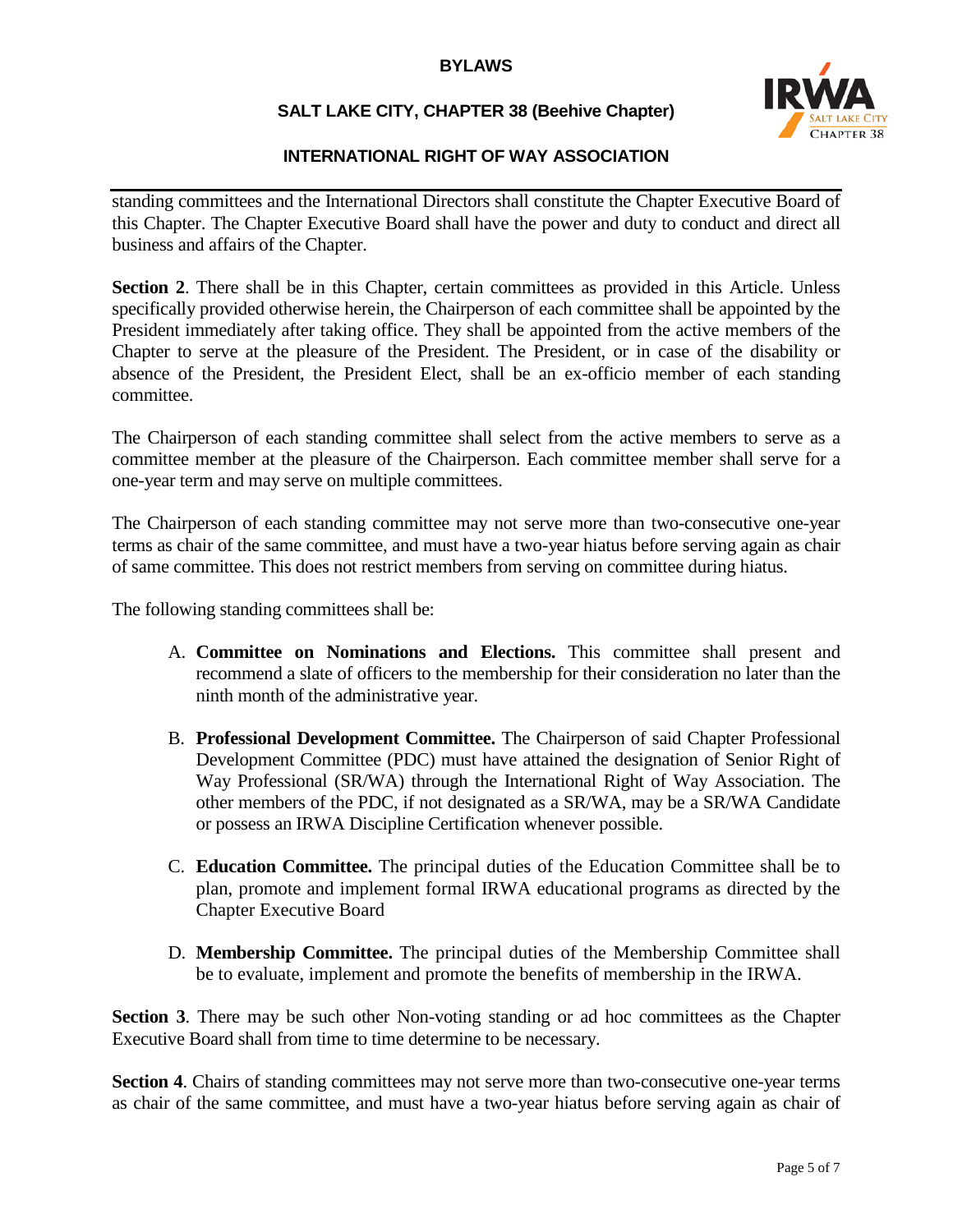# **SALT LAKE CITY, CHAPTER 38 (Beehive Chapter)**



# **INTERNATIONAL RIGHT OF WAY ASSOCIATION**

same committee. This does not restrict members from serving on the same or other committee(s) during hiatus.

## **ARTICLE VI - DUES**

**Section 1**. Annual dues of members of this Chapter shall be such sum as is provided by the International Bylaws of this Association as and for the annual per capita assessment plus the sum for Chapter dues that may from time to time be established by the Chapter Executive Board.

**Section 2.** In addition to the dues required herein, all applications for new active membership shall be accompanied by an application fee, which may be established by the International Executive Committee.

**Section 3.** Annual dues of Associate Members of this Chapter shall be an amount which may be established by the Chapter Executive Board.

**Section 4**. Annual dues of Retired Members, with magazine, of this Chapter, shall be an amount established by the Chapter Executive Board.

### **ARTICLE VII - RULES OF ORDER**

Except as otherwise specifically provided in these Bylaws, Robert's Rules of Order are hereby adopted as the rules for the procedure and conduct of all meetings of this Chapter and of its Chapter Executive Board and Committees.

### **ARTICLE VIII - AMENDMENTS**

These Bylaws may be repealed or amended or new Bylaws may be adopted at any regular meeting of the Chapter by an affirmative two-thirds vote of the active members present after the same has been sent by mail or via electronic transmission to active members of the Chapter at least 10 days prior to the meeting. Said action by the Chapter shall not become effective until approved by the International Executive Committee or its designee.

## **ARTICLE IX – ELECTRONIC MEETINGS**

The Executive Board may participate in an Executive Board meeting telephonically or by other device, and count as part of the quorum and vote, so long as the device used for participation reasonably allows the non-present member to hear other members who speak at the meeting, and allows all other members participating in the meeting to reasonably hear the non-present member speak.

Action may be taken by the Executive Board by email vote without a meeting, providing that all Executive Board members have been notified 10 days in advance of the actions. The emails of